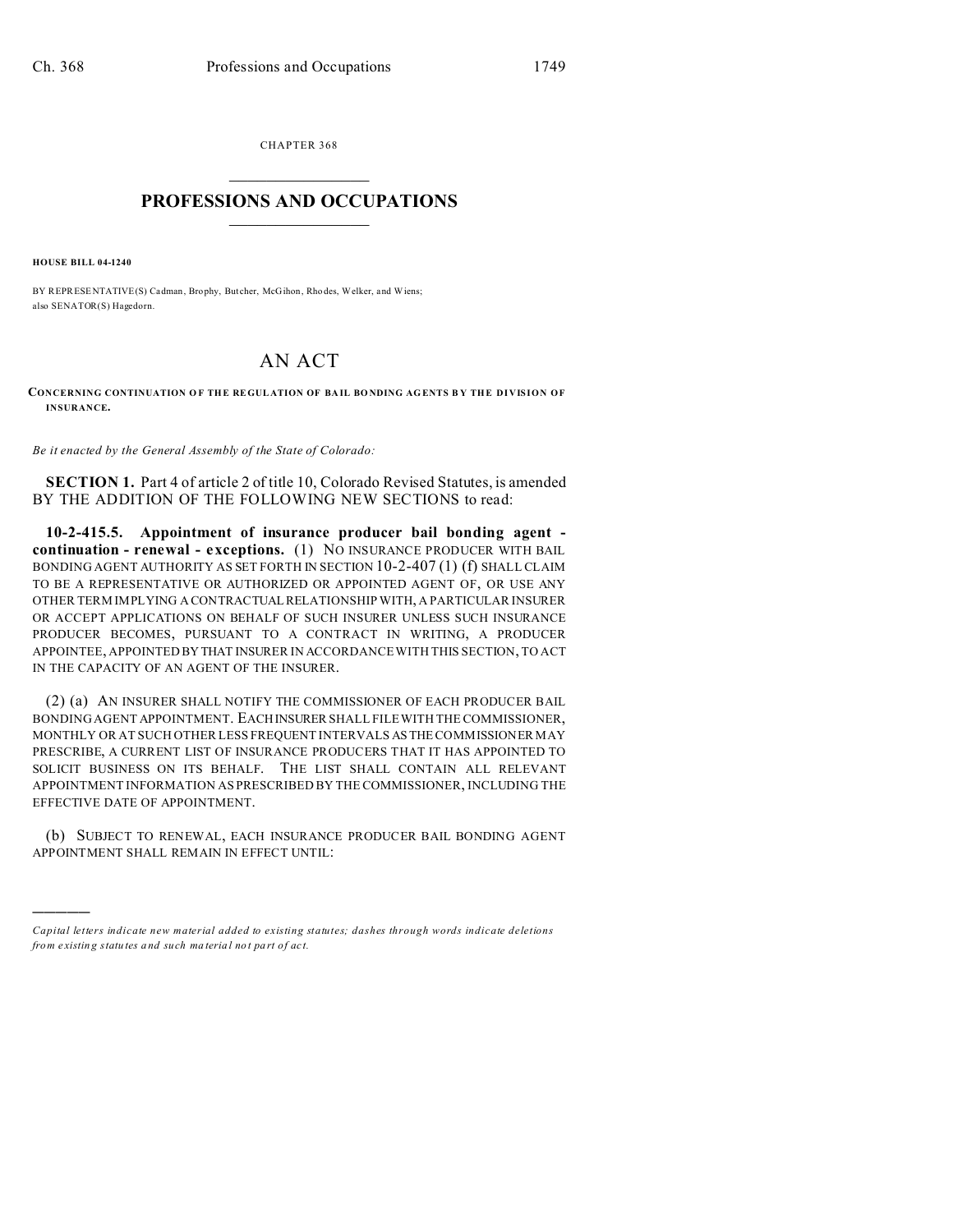(I) THE INSURANCE PRODUCER'S LICENSE IS ALLOWED TO EXPIRE, DISCONTINUED, OR CANCELLED BY THE INSURANCE PRODUCER BAIL BONDING AGENT OR REVOKED BY THE COMMISSIONER; OR

(II) NOTICE OF TERMINATION OF THE APPOINTMENT IS FILED WITH THE COMMISSIONER BY THE INSURER.

(3) EACH ACTIVE INSURANCE PRODUCER BAIL BONDING AGENT APPOINTMENT SHALL BE SUBJECT TO RENEWAL ON OCTOBER 1 OF THE RENEWAL YEAR. THE DIVISION SHALL PROVIDE A LIST OF ACTIVE INSURANCE PRODUCER APPOINTEES TO THE INSURER ALONG WITH A RENEWAL INVOICE STATING THE FEE REQUIRED FOR THE RENEWAL OF EACH ACTIVE INSURANCE PRODUCER BAIL BONDING AGENT APPOINTMENT.

(4) ANY APPOINTMENT THAT IS NOT RENEWED ON OR BEFORE OCTOBER 1 SHALL BE DEEMED TO HAVE EXPIRED OR DISCONTINUED, EFFECTIVE ON THAT DATE; EXCEPT THAT THE COMMISSIONER MAY RENEW AN INSURER'S APPOINTMENT UPON RECEIPT OF THE RENEWAL INVOICE TOGETHER WITH THE RENEWAL FEES DUE AND ANY APPLICABLE LATE FEE.

**10-2-415.7. Termination of insurance producer bail bonding agent - notice - penalty.** (1) UPON THE TERMINATION OF THE APPOINTMENT OF AN INSURANCE PRODUCER BAIL BONDING AGENT, THE INSURER SHALL, WITHIN FIFTEEN DAYS, NOTIFY THE COMMISSIONER AND THE APPOINTEE OF SUCH TERMINATION BY CERTIFIED MAIL.

(2) IF THE TERMINATION OF AN AGENT'S APPOINTMENT IS FOR ANY OF THE CAUSES LISTED IN SECTION 10-1-128, 10-2-801, 12-7-106, OR 12-7-109,C.R.S., THE INSURER SHALL NOTIFY THE COMMISSIONER OF THE REASON AND, IF THE COMMISSIONER SO REQUESTS, THE INSURER SHALL PROVIDE ANY INFORMATION, RECORDS, STATEMENTS, OR OTHER DATA PERTAINING TO THE TERMINATION THAT MAY BE USED BY THE DIVISION IN ANY ACTION TAKEN PURSUANT TO SECTIONS 10-2-801 AND 12-7-106, C.R.S.

(3) ANY INFORMATION, DOCUMENTS, RECORDS, OR STATEMENTS PROVIDED PURSUANT TO THIS SECTION SHALL BE PRIVILEGED, AND THERE SHALL BE NO LIABILITY ON THE PART OF, NOR SHALL A CAUSE OF ACTION OF ANY NATURE ARISE AGAINST, THE DIVISION, THE INSURANCE COMPANY, OR ANY AUTHORIZED REPRESENTATIVE FOR REQUESTING OR PROVIDING SUCH INFORMATION, DOCUMENTS, RECORDS, OR STATEMENTS; EXCEPT THAT SUCH INFORMATION MAY BE USED BY THE DIVISION TO PURSUE ADMINISTRATIVE OR CRIMINAL PROSECUTIONS.

(4) IN ADDITION TO ANY OTHER PENALTY OR LIABILITY AUTHORIZED BY LAW, THE FAILURE OR REFUSAL OF ANY INSURER TO COMPLY WITH THE REQUIREMENTS OF SUBSECTION (1) OR (2) OF THIS SECTION SHALL BE CAUSE FOR THE ASSESSMENT AGAINST THE INSURER OF A CIVIL PENALTY OF UP TO ONE THOUSAND DOLLARS FOR EACH SUCH FAILURE OR REFUSAL IF, AFTER NOTICE TO THE INSURER AND AFTER A HEARING IN ACCORDANCE WITH SECTION 24-4-105,C.R.S., THE COMMISSIONER FINDS THAT THE INSURER HAS VIOLATED THIS SECTION.

**SECTION 2.** 2-3-1203 (3) (z), Colorado Revised Statutes, is amended BY THE ADDITION OF A NEW SUBPARAGRAPH to read: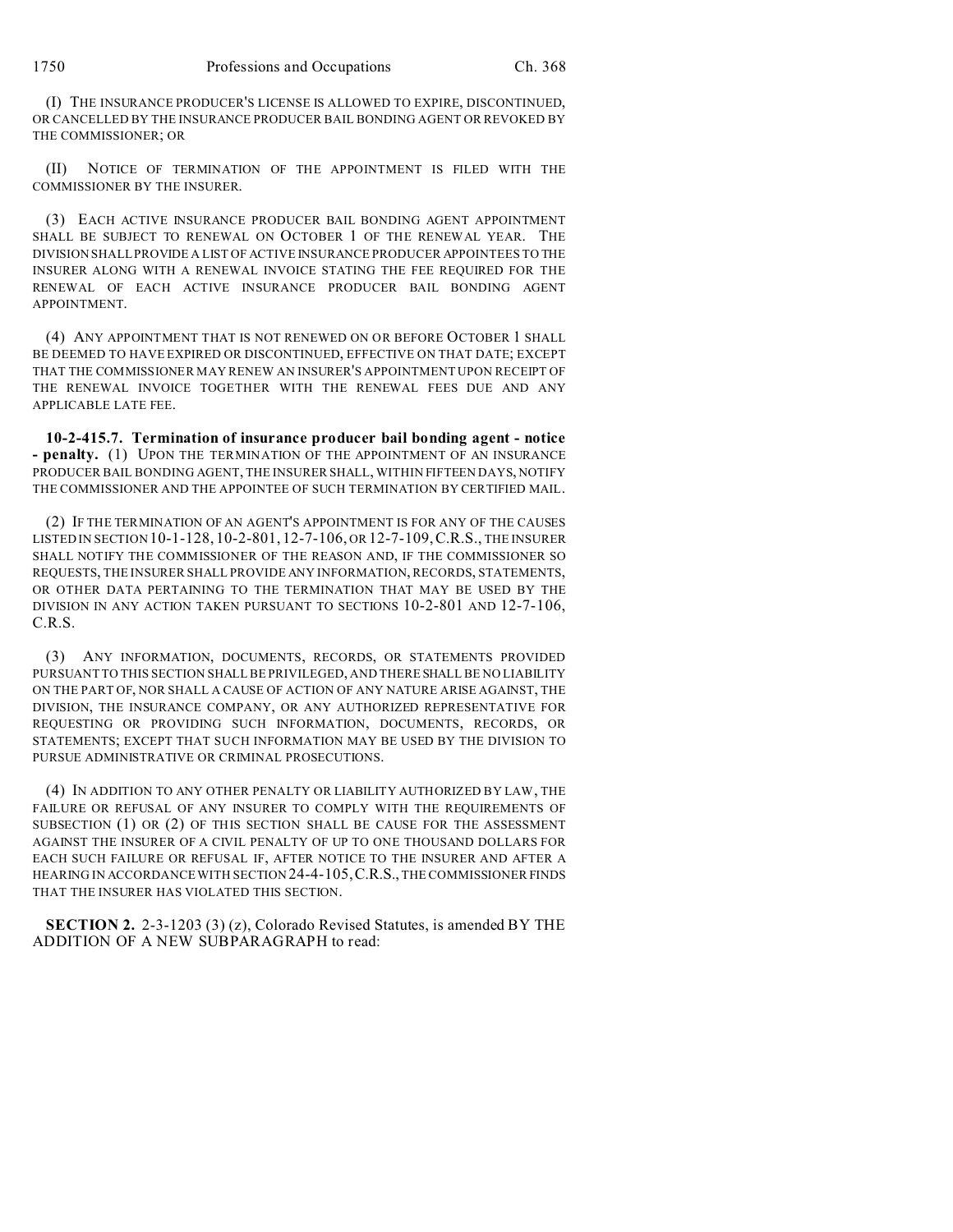**2-3-1203. Sunset review of advisory committees.** (3) The following dates are the dates for which the statutory authorization for the designated advisory committees is scheduled for repeal:

(z) July 1, 2013:

(III) THE ADVISORY COMMITTEE TO THE DIVISION OF INSURANCE REGARDING BAIL BOND ISSUES, CREATED IN SECTION 12-7-104.5, C.R.S.

**SECTION 3.** 12-7-102, Colorado Revised Statutes, is amended BY THE ADDITION OF A NEW SUBSECTION to read:

**12-7-102. License required - qualifications - enforcement.** (6) THE DIVISION SHALL NOTIFY EACH BAIL BONDING AGENT IN WRITING ON AN ANNUAL BASIS REGARDING CHANGES TO THE STATE LAWS REGARDING THE REGULATION OF BAIL BONDING AGENTS.

**SECTION 4.** 12-7-103 (1) (c), Colorado Revised Statutes, is amended to read:

**12-7-103. License requirements - application - qualification bond - forfeiture.** (1) Any person desiring to engage in the business of bail bonding agent in this state shall supply the following information to the division:

(c) Whether the applicant has been convicted of a felony, ENTERED A GUILTY PLEA TO A FELONY, ACCEPTED A PLEA OF NOLO CONTENDERE TO A FELONY, or engaged in or committed an act described in section 12-7-106 (1) during the previous ten years;

**SECTION 5.** 12-7-104.5, Colorado Revised Statutes, is RECREATED AND REENACTED, WITH AMENDMENTS, to read:

**12-7-104.5. Advisory committee - repeal.** (1) (a) THERE IS HEREBY CREATED AN ADVISORY COMMITTEE TO RENDER ADVISORY DECISIONS TO THE DIVISION IN MATTERS INVOLVING COMPLAINTS AND HELP TO ENSURE THAT BAIL BONDING AGENTS PROPERLY REPORT AND PAY PREMIUM TAX. THE COMMITTEE SHALL BE COMPOSED OF ONE REPRESENTATIVE OF LAW ENFORCEMENT, ONE REPRESENTATIVE OF CASH BAIL BOND AGENTS, ONE REPRESENTATIVE OF PROFESSIONAL CASH BOND AGENTS, THREE REPRESENTATIVES OF SURETY BOND AGENTS LICENSED IN THIS STATE, AND ONE REPRESENTATIVE OF SURETY COMPANIES. THE COMMITTEE MEMBERS SHALL SERVE WITHOUT COMPENSATION. APPOINTMENTS SHALL BE MADE BY THE COMMISSIONER. THE REPRESENTATIVE OF CASH BAIL BOND AGENTS AND TWO OF THE REPRESENTATIVES OF SURETY BOND AGENTS SHALL BE APPOINTED FOR AN INITIAL TERM OF TWO YEARS. ALL OTHER APPOINTMENTS SHALL BE FOR TERMS OF FOUR YEARS. VACANCIES THAT OCCUR DURING ANY TERM SHALL BE FILLED BY THE COMMISSIONER FOR THE REMAINDER OF THE TERM.

(b) THE ADVISORY COMMITTEE SHALL ALSO REVIEW ALL RULES REGARDING THE REGULATION OF BAIL BONDING AGENTS THAT ARE PROPOSED BY THE COMMISSIONER AND MAKE RECOMMENDATIONS TO THE COMMISSIONER REGARDING THE IMPLEMENTATION OF SUCH RULES. THE COMMISSIONER SHALL CONSIDER THE RECOMMENDATIONS OF THE COMMITTEE AND MAKE THE RECOMMENDATIONS PUBLIC AND AVAILABLE FOR REVIEW.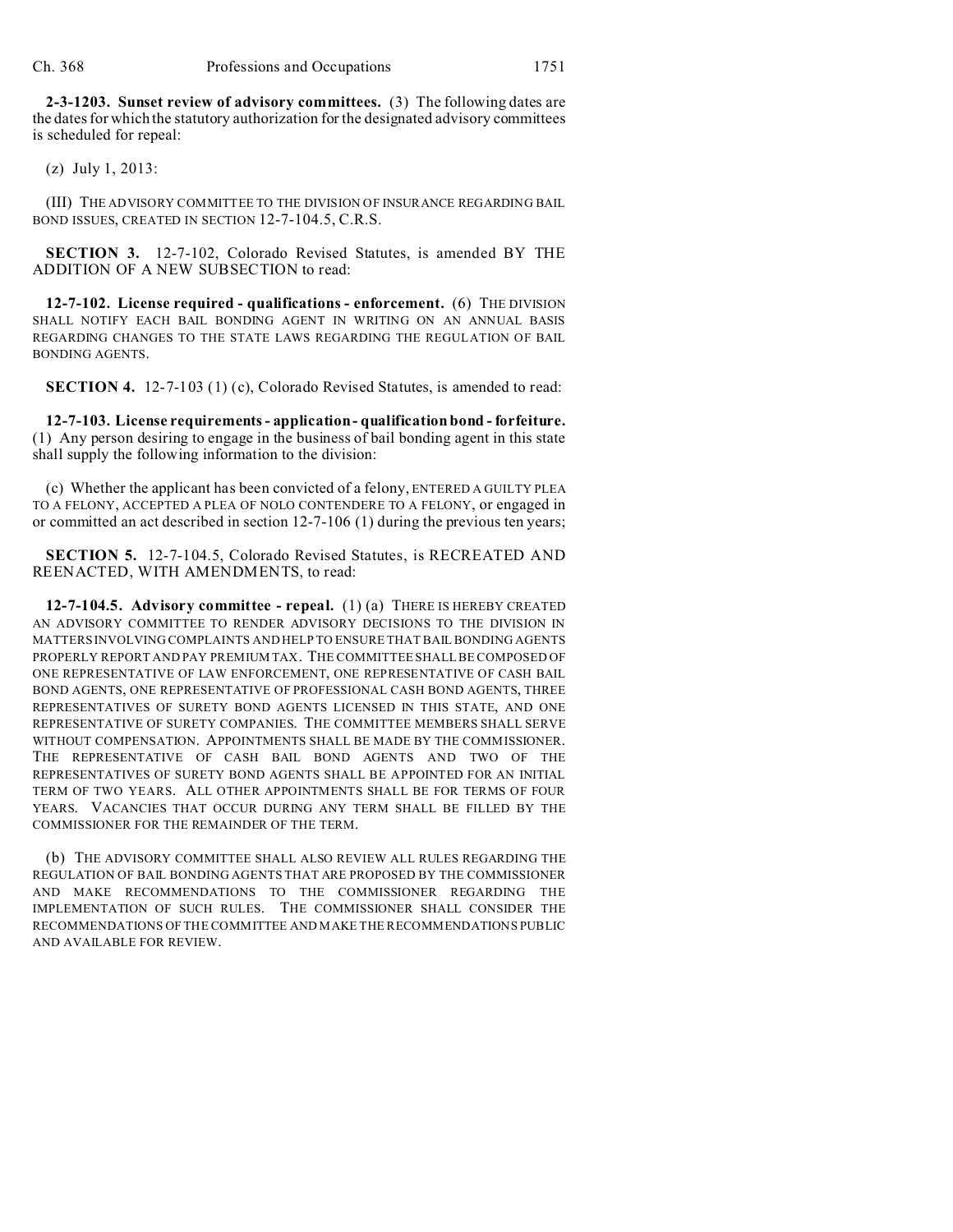(2) (a) THIS SECTION IS REPEALED, EFFECTIVE JULY 1, 2013.

(b) PRIOR TO SUCH REPEAL, THE ADVISORY COMMITTEE SHALL BE REVIEWED AS PROVIDED FOR IN SECTION 2-3-1203, C.R.S.

**SECTION 6.** The introductory portion to 12-7-105 (1), Colorado Revised Statutes, is amended to read:

**12-7-105. Reports and records required - bonding agents - division.** (1) Commencing November 1, 2000, Each licensed bail bonding agent shall provide a report to the division no later than November 1 of each year. Such report shall BE IN THE FORM AND MANNER THAT THE DIVISION REQUIRES AND SHALL include, but is SHALL not BE limited to, the following information:

**SECTION 7.** 12-7-106 (1) (b) and (1) (e), Colorado Revised Statutes, are amended to read:

**12-7-106. Denial, suspension, revocation, and refusal to renew license hearing - alternative civil penalty.** (1) The division shall deny, suspend, revoke, or refuse to renew, as may be appropriate, the license of any person engaged in the business of bail bonding agent for any of the following reasons:

(b) Willful failure KNOWINGLY FAILING to comply with or willful violation of KNOWINGLY VIOLATING any provisions of this article or of any proper order OR rule or regulation of the division or any court of this state WHERE THE LICENSEE KNEW OR REASONABLY SHOULD HAVE KNOWN OF THE PROVISIONS, ORDER, OR RULE;

(e) Conviction of a felony, A GUILTY PLEA TO A FELONY, OR A PLEA OF NOLO CONTENDERE TO A FELONY within the last ten years, regardless of whether the conviction OR PLEA resulted from conduct in or conduct related to the bail bond business;

**SECTION 8.** 12-7-108, Colorado Revised Statutes, is amended to read:

**12-7-108. Bonding agreement - place of business - records - payment schedule - disclosure statements.** (1) A bonding agreement ALL INDEMNITY AGREEMENTS, PROMISSORY NOTES, PREMIUM AND COLLATERAL RECEIPTS, AND BOND REVOCATION AGREEMENTS shall be in writing and signed by the bail bonding agent and the **principal** DEFENDANT OR THIRD-PARTY INDEMNITOR. If the **principal** DEFENDANT OR THIRD-PARTY INDEMNITOR is illiterate or does not read the English language, such bail bonding agent shall note on the INDEMNITY agreement that he or she or a third party has read or translated the **bonding** agreement to the **principal** DEFENDANT OR THIRD-PARTY INDEMNITOR, and a copy of the translation shall be attached SHALL AFFIX AN AFFIDAVIT ATTESTING THAT THE DOCUMENT WAS TRANSLATED to the INDEMNITY agreement. PREMIUM RECEIPTS SHALL BE SIGNED, DATED, AND LIST THE AMOUNT OF THE BOND PAID, AND THE ORIGINAL GIVEN TO THE DEFENDANT OR THE THIRD-PARTY INDEMNITOR.

(2) EACH BAIL BONDING AGENT SHALL USE A THIRD-PARTY AGENT OR HIS OR HER OWN OFFICE FOR THE PURPOSES OF SERVICE OF PROCESS. THE NAME AND ADDRESS OF THE PLACE OF BUSINESS OF THE BAIL BOND AGENT OR AGENT OF SERVICE OF PROCESS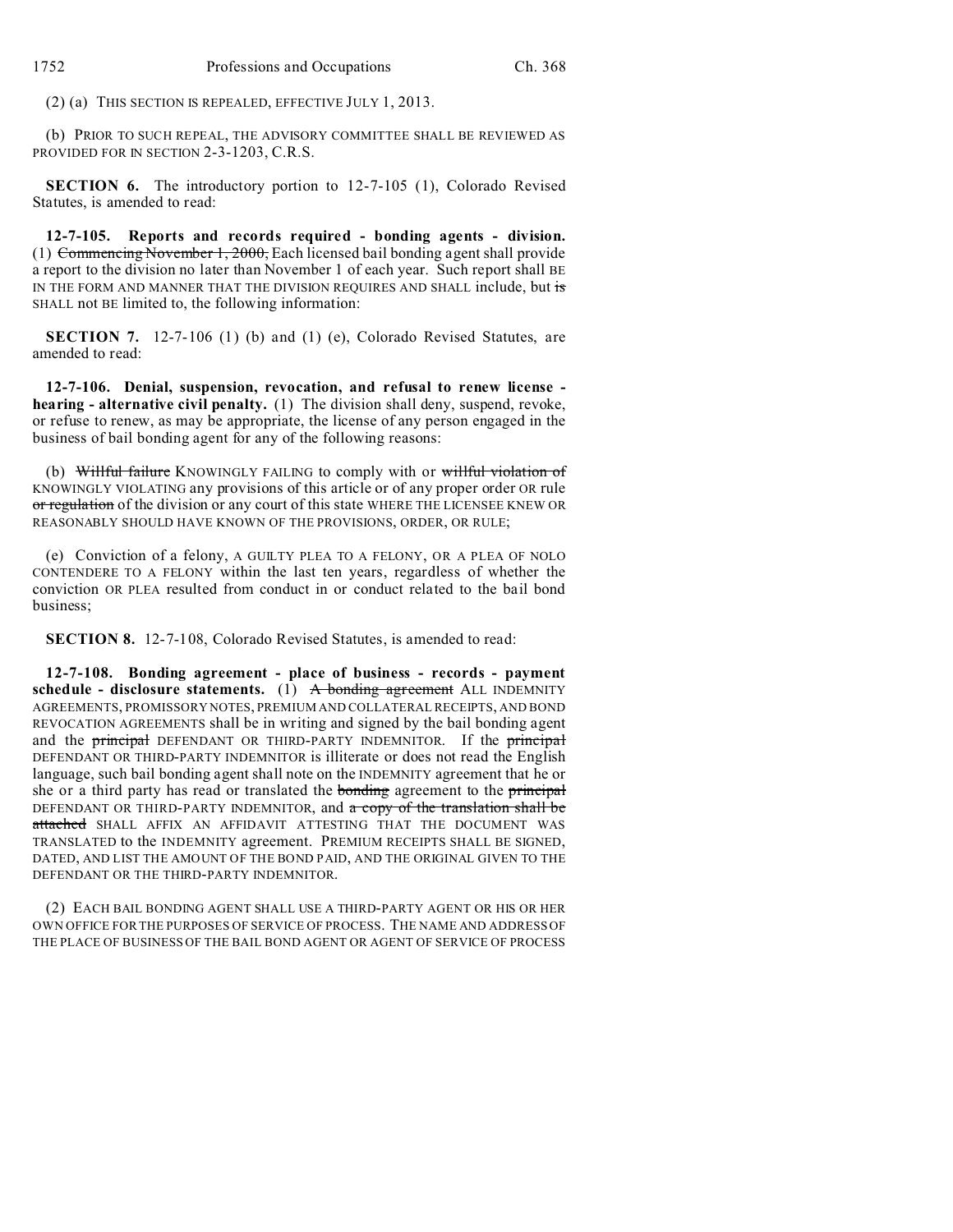## SHALL BE FILED WITH THE DIVISION OF INSURANCE.

(3) AS A MINIMUM REQUIREMENT FOR PERMANENT OFFICE RECORDS, EACH BAIL BONDING AGENT WHO IS ENGAGED IN THE BAIL BOND BUSINESS SHALL MAINTAIN A CURRENT AND UP-TO-DATE BOND REGISTER IN A FORM WITH SUCH CONTENT AS PRESCRIBED BY THE COMMISSIONER THAT SHALL IDENTIFY ALL BONDS OR UNDERTAKINGS EXECUTED BY THE LICENSEE.

(4) EACH BAIL BONDING AGENT WHO ACCEPTS MONEY OR ANY OTHER CONSIDERATION FOR A BOND OR UNDERTAKING SHALL, FOREACHPAYMENTRECEIVED, GIVE TO EACH INDEMNITOR A PRENUMBERED, SIGNED RECEIPT AS EVIDENCE OF PAYMENT. THE PRENUMBERED, SIGNED RECEIPT SHALL STATE THE DATE, THE NAME OF THE DEFENDANT, A DESCRIPTION OF THE CONSIDERATION OR AMOUNT OF MONEY RECEIVED AND THE PURPOSE FOR WHICH IT WAS RECEIVED, THE NUMBER OF ANY APPLICABLE POWER-OF-ATTORNEY FORM ATTACHED TO THE BOND, THE PENAL SUM OF THE BOND, THE NAME OF THE INDEMNITOR, AND THE TERMS UNDER WHICH THE MONEY OR OTHER CONSIDERATION SHALL BE RELEASED. EACH BAIL BONDING AGENT SHALL RETAIN A DUPLICATE COPY OF EACH RECEIPT ISSUED AS PART OF THE AGENT'S RECORDS AND SHALL ACCOUNT FOR ALL OF THE PRENUMBERED RECEIPTS WHETHER THEY WERE ISSUED TO AN INDEMNITOR OR DESTROYED OR OTHERWISE NOT USED BY THE AGENT.

(5) THE BAIL BONDING AGENT SHALL KEEP AT THE PLACE OF HIS OR HER BUSINESS OR, IF USING AN AGENT FOR SERVICE OF PROCESS REQUIRED PURSUANT TO SUBSECTION (2) OF THIS SECTION, SHALL MAKE AVAILABLE AT THE BUSINESS OF THE AGENT FOR SERVICE OF PROCESS ALL RECORDS PERTAINING TO TRANSACTIONS MADE UNDER THE AGENT'S LICENSE AND SHALL KEEP ALL THE RECORDS AS TO ANY PARTICULAR TRANSACTION AVAILABLE AND OPEN TO INSPECTION BY THE COMMISSIONER OR THE COMMISSIONER'S AUTHORIZED REPRESENTATIVE DURING NORMAL BUSINESS HOURS FOR THE THREE YEARS IMMEDIATELY AFTER THE DATE OF RELEASE OF THE BOND AND RETURN OF THE COLLATERAL, IF APPLICABLE, OR PROOF OF NOTICE TO THE DEFENDANT OR THIRD-PARTY INDEMNITOR THAT THE TERMS OF ANY PROMISSORY NOTE HAVE BEEN SATISFIED. SUCH RECORDS INCLUDE, WITHOUT LIMITATION:

(a) RECORDS OF ALL BAIL BONDS THE BAIL BONDING AGENT EXECUTES OR COUNTERSIGNS;

(b) COPIES OF ANY RECEIPTS ISSUED TO THE INDEMNITOR WHO PAYS THE MONEY FOR THE PREMIUM AND THE COLLATERAL AGREEMENT, SIGNED BY A LICENSED BAIL BONDING AGENT;

(c) AN EXECUTED AGREEMENT, SIGNED BY THE INDEMNITOR AND A LICENSED BAIL BONDING AGENT, SETTING FORTH THE AMOUNT OF BAIL SET IN THE CASE, THE NAME OF THE DEFENDANT RELEASED ON THE BOND, THE COURT CASE NUMBER, IF AVAILABLE, AND THE COURT IN WHICH THE BOND IS EXECUTED, THE PREMIUM CHARGED, THE AMOUNT AND TYPE OF COLLATERAL HELD BY THE BAIL BONDING AGENT, AND THE CONDITIONS UNDER WHICH THE COLLATERAL WILL BE RETURNED;

(d) EVIDENCE THAT THE INDEMNITOR HAS RECEIVED COPIES OF SIGNED AND DATED DISCLOSURE FORMS AS REQUIRED BY SUBSECTION (9) OF THIS SECTION; AND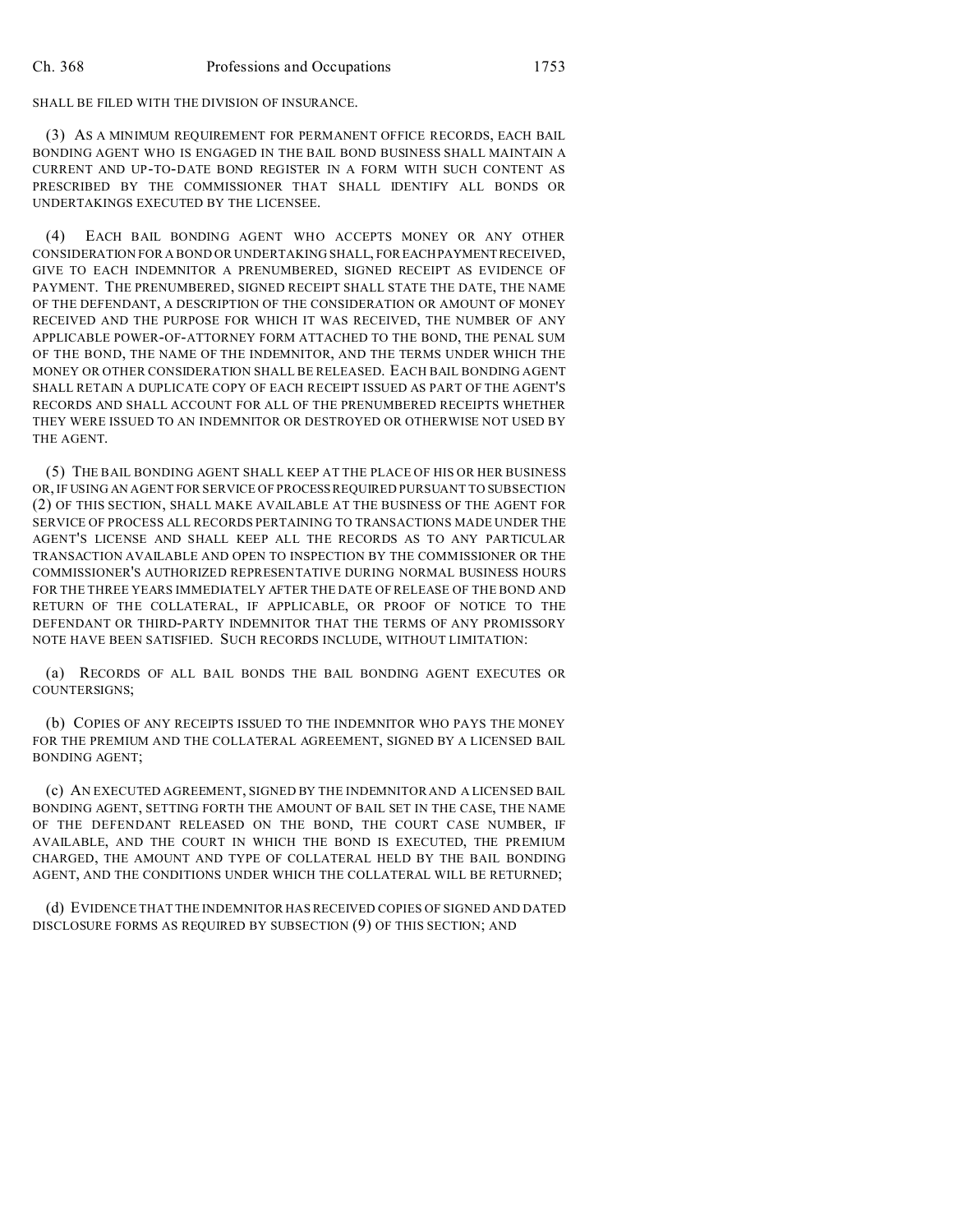(e) ANY ADDITIONAL INFORMATION THE COMMISSIONER MAY REASONABLY REQUIRE BY RULE.

(6) THE COMMISSIONER MAY EXAMINE THE BUSINESS PRACTICES, BOOKS, AND RECORDS OF ANY BAIL BONDING AGENT AS OFTEN AS THE COMMISSIONER DEEMS APPROPRIATE.

 $(2)$  (7) Except for bond filing fees charged by a court or law enforcement agency and the actual cost of storing collateral in a secure, self-service public storage facility OR PREMIUM FINANCING FEES, no bail bonding agent licensed under this article shall charge for such bail bonding agent's premium, commission, or fee an amount more than fifteen percent of the amount of bail furnished by such bonding agent or twenty FIFTY dollars, whichever is more.

 $(3)$  (8) An arrangement for the payment of all or part of the premium, commission, or fee paid to a bail bonding agent licensed under this article shall be in writing; SIGNED AND DATED BY THE BAIL BONDING AGENT, THE DEFENDANT, OR THE THIRD-PARTY INDEMNITOR, AS APPLICABLE; RETAINED BY THE BAIL BONDING AGENT, AND A COPY PROVIDED TO THE DEFENDANT OR THIRD-PARTY INDEMNITOR; and shall set forth the schedule of such payments. THE SIGNATURE OF THE BAIL BONDING AGENT SHALL NOT OBLIGATE SUCH AGENT TO PAY ANY DEBT OWED TO A THIRD-PARTY LENDER. INTEREST AND FINANCIAL CHARGES ON ANY UNPAID PREMIUM SHALL COMPLY WITH THE "UNIFORM CONSUMER CREDIT CODE", ARTICLES 1 TO 9 OF TITLE 5, C.R.S. AN INSURER, CASH BAIL BONDING AGENT, AND PROFESSIONAL CASH BAIL BONDING AGENT SHALL PAY THE APPROPRIATE PREMIUM TAX.

(9) EVERY BAIL BONDING AGENT SHALL PROVIDE, IN A FORM PRESCRIBED BY THE COMMISSIONER, A DISCLOSURE STATEMENT TO EACH DEFENDANT OR THIRD-PARTY INDEMNITOR.

(10) (a) THE BAIL BONDING AGENT MAY USE COLLATERAL RECEIVED FROM THE DEFENDANT OR THIRD-PARTY INDEMNITOR PURSUANT TO THIS ARTICLE TO SECURE THE FOLLOWING OBLIGATIONS:

(I) COMPLIANCE WITH THE BOND ISSUED ON BEHALF OF THE PRINCIPAL;

(II) ANY BALANCE DUE ON THE PREMIUM, COMMISSION, OR FEE FOR THE BOND; AND

(III) ANY RELATED COSTS INCURRED BY THE AGENT AS A RESULT OF ISSUING THE BOND.

(b) THE BAIL BONDING AGENT SHALL PROVIDE AN APPROPRIATE DISCLOSURE AND OBTAIN THE AGREEMENT OF THE DEFENDANT OR THIRD-PARTY INDEMNITOR TO USE COLLATERAL TO SECURE THE OBLIGATIONS IN PARAGRAPH (a) OF THIS SUBSECTION (10).

**SECTION 9.** 12-7-109 (1) (d.5) and (2), Colorado Revised Statutes, are amended to read:

**12-7-109. Prohibited activities - penalties.** (1) It is unlawful for any licensee under this article to engage in any of the following activities: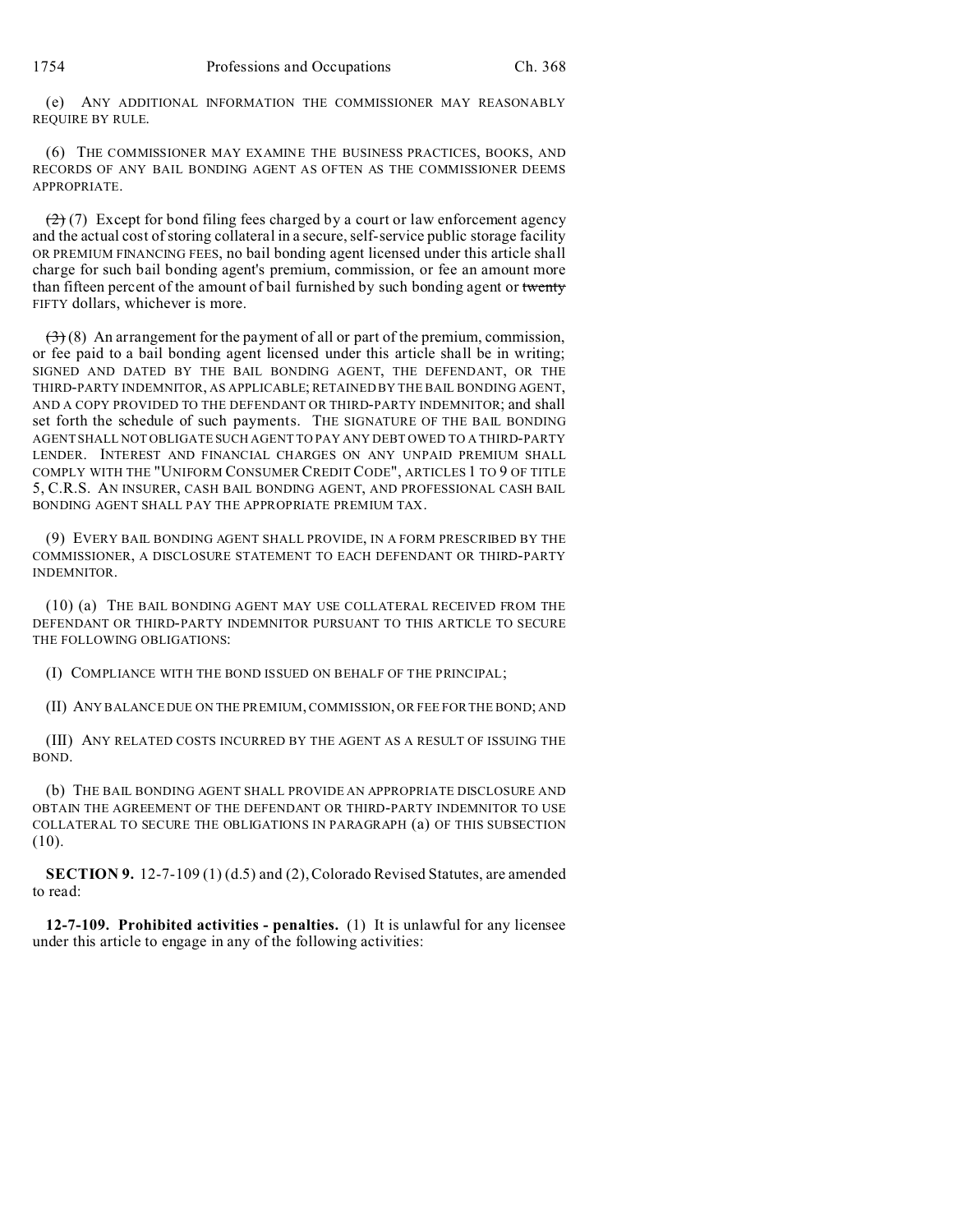(d.5) Except for the fee received for the bond, to fail to return any collateral or security within ten working days after receipt of a copy of the court order that results in a release of the bond by the court, UNLESS THE COLLATERAL ALSO SECURES OTHER OBLIGATIONS IN COMPLIANCE WITH SECTION 12-7-108 (10). A copy of the court order shall be provided to the bonding agent in Colorado or the company, if any, for whom the bonding agent works whether in Colorado or out-of-state, or both, by the person for whom the bond was written; EXCEPT THAT, IF THREE YEARS HAVE ELAPSED FROM THE DATE OF THE POSTING OF THE BOND, UNLESS A JUDGMENT HAS BEEN ENTERED AGAINST THE SURETY OR THE PRINCIPAL FOR THE FORFEITURE OF THE BOND, OR UNLESS THE COURT GRANTS AN EXTENSION OF THE THREE-YEAR TIME PERIOD FOR GOOD CAUSE SHOWN, THE BAIL BONDING AGENT, AS PRINCIPAL OR AS SURETY, SHALL BE EXONERATED AND, AT THE REQUEST OF THE PERSON WHO TENDERED THE COLLATERAL OR SECURITY, RETURN THE COLLATERAL OR SECURITY TO THE PERSON WHO POSTED THE COLLATERAL OR SECURITY WITHIN TEN BUSINESS DAYS AFTER THE THREE-YEAR TIME PERIOD. THE COMMISSIONER MAY RELEASE A LIEN AFTER THE THREE-YEAR TIME PERIOD HAS EXPIRED IF THE LIENHOLDER CANNOT BE CONTACTED AFTER AN ATTEMPT HAS BEEN MADE BY CERTIFIED MAIL AND THE ATTEMPT HAS FAILED.

(2) Any licensee who violates any provision of subsection (1) of this section is guilty of a misdemeanor and, upon conviction thereof, shall be punished by a fine of not more than one thousand dollars, or by imprisonment in the county jail for not more than one year, or by both such fine and imprisonment. ANY CRIMINAL PENALTY PRESCRIBED IN THIS SECTION FOR A VIOLATION OF THIS ARTICLE SHALL BEIN ADDITION TO, AND NOT EXCLUSIVE OF, ANY OTHER APPLICABLE PENALTY PRESCRIBED BY LAW.

**SECTION 10.** 12-7-112, Colorado Revised Statutes, is amended to read:

**12-7-112. Repeal - review of functions.** This article is repealed, effective July 1, 2004 2013. Prior to such repeal, the licensing functions of the commissioner and the division shall be reviewed as provided for in section 24-34-104, C.R.S.

**SECTION 11.** Article 7 of title 12, Colorado Revised Statutes, is amended BY THE ADDITION OF A NEW SECTION to read:

**12-7-113. Insurance laws - applicability.** (1) THE COMMISSIONER OF INSURANCE OR HIS OR HER DESIGNEE IS AUTHORIZED TO EXAMINE THE RELEVANT RECORDS OF ALL LICENSED BAIL BONDING AGENTS IN ORDER TO ENSURE CONSUMER PROTECTION THROUGH THE PURSUIT OF ADMINISTRATIVE COMPLIANCE ACTIONS AND ENFORCEMENT.

(2) NOT MORE THAN ONCE EVERY THREE YEARS, THE COMMISSIONER OF INSURANCE OR HIS OR HER DESIGNEE MAY EXAMINE THE RECORDS OF ALL LICENSED BAIL BONDING AGENTS FOR THE PURPOSE OF A MARKET CONDUCT EXAMINATION.

**SECTION 12.** 16-4-112 (5) (b) (V), Colorado Revised Statutes, is amended to read:

**16-4-112. Enforcement procedures for compensated sureties.** (5) Liability of bond obligors on bonds issued by compensated sureties may be enforced, without the necessity of an independent action, as follows: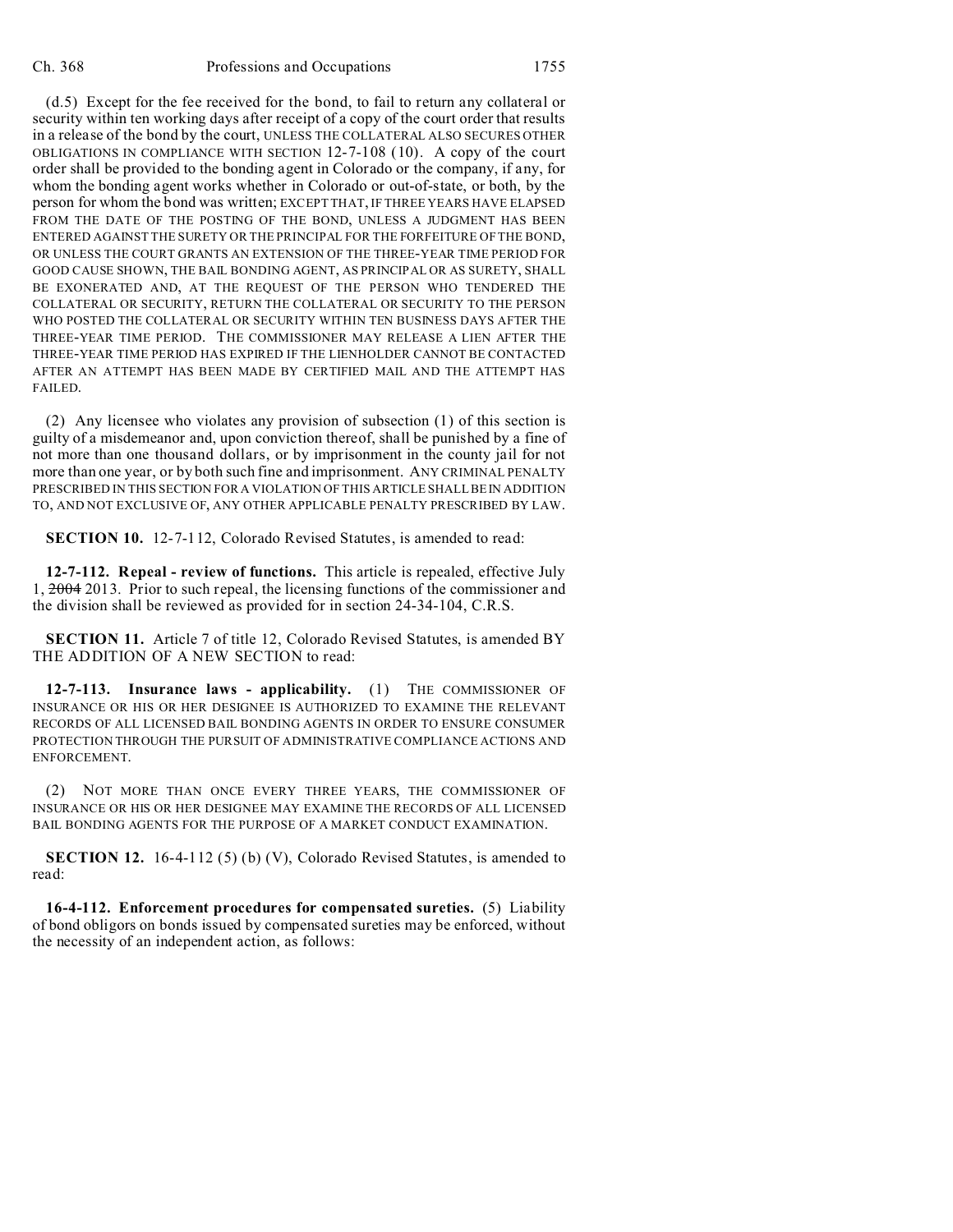1756 Professions and Occupations Ch. 368

(b) (V) (A) If at any time prior to the entry of judgment, the defendant appears in court, either voluntarily or in custody after surrender or arrest, the court shall on its own motion direct that the bail forfeiture be set aside and the bond exonerated at the time the defendant first appears in court; except that, if the state extradites such defendant, all necessary and actual costs associated with such extradition shall be borne by the surety up to the amount of the bond.

(B) IF, AT A TIME PRIOR TO THE ENTRY OF JUDGMENT, THE SURETY PROVIDES PROOF TO THE COURT THAT THE DEFENDANT IS IN CUSTODY IN ANY OTHER JURISDICTION WITHIN THE STATE, THE COURT SHALL ON ITS OWN MOTION DIRECT THAT THE BAIL FORFEITURE BE SET ASIDE AND THE BOND EXONERATED; EXCEPT THAT, IF THE COURT EXTRADITES THE DEFENDANT, ALL NECESSARY AND ACTUAL COSTS ASSOCIATED WITH THE EXTRADITION SHALL BE BORNE BY THE SURETY UP TO THE AMOUNT OF THE BOND. IF THE COURT ELECTS TO EXTRADITE THE DEFENDANT, ANY FORFEITURE WILL BE STAYED UNTIL SUCH TIME THE DEFENDANT APPEARS IN THE COURT WHERE THE BOND RETURNS.

(C) A COMPENSATED SURETY SHALL BE EXONERATED FROM LIABILITY UPON THE BOND BY SATISFACTION OF THE BAIL FORFEITURE JUDGMENT, SURRENDER OF THE DEFENDANT, OR ORDER OF THE COURT. IF THE SURETY PROVIDES PROOF TO THE COURT THAT THE DEFENDANT IS IN CUSTODY IN ANY OTHER JURISDICTION WITHIN THE STATE, WITHIN NINETY DAYS AFTER THE ENTRY OF JUDGMENT, THE COURT SHALL ON ITS OWN MOTION DIRECT THAT THE BAIL FORFEITURE JUDGMENT BE VACATED AND THE BOND EXONERATED; EXCEPT THAT, IF THE COURT EXTRADITES THE DEFENDANT, ALL NECESSARY AND ACTUAL COSTS ASSOCIATED WITH THE EXTRADITION SHALL BEBORNE BY THE SURETY UP TO THE AMOUNT OF THE BOND. IF THE COURT ELECTS TO EXTRADITE THE DEFENDANT, ANY JUDGMENT WILL BE STAYED UNTIL THE TIME THE DEFENDANT APPEARS IN THE COURT WHERE THE BOND RETURNS.

**SECTION 13. Repeal.** 24-34-104 (34) (h), Colorado Revised Statutes, is repealed as follows:

**24-34-104. General assembly review of regulatory agencies and functions for termination, continuation, or reestablishment.** (34) The following agencies, functions, or both, shall terminate on July 1, 2004:

(h) The licensing of bonding agents through the division of insurance in accordance with article 7 of title 12, C.R.S.;

**SECTION 14.** 24-34-104 (44), Colorado Revised Statutes, is amended BY THE ADDITION OF A NEW PARAGRAPH to read:

**24-34-104. General assembly review of regulatory agencies and functions for termination, continuation, or reestablishment.** (44) The following agencies, functions, or both, shall terminate on July 1, 2013:

(g) THE LICENSING OF BAIL BONDING AGENTS THROUGH THE DIVISION OF INSURANCE IN ACCORDANCE WITH ARTICLE 7 OF TITLE 12, C.R.S.

**SECTION 15.** Article 7 of title 12, Colorado Revised Statutes, is amended BY THE ADDITION OF A NEW SECTION to read: